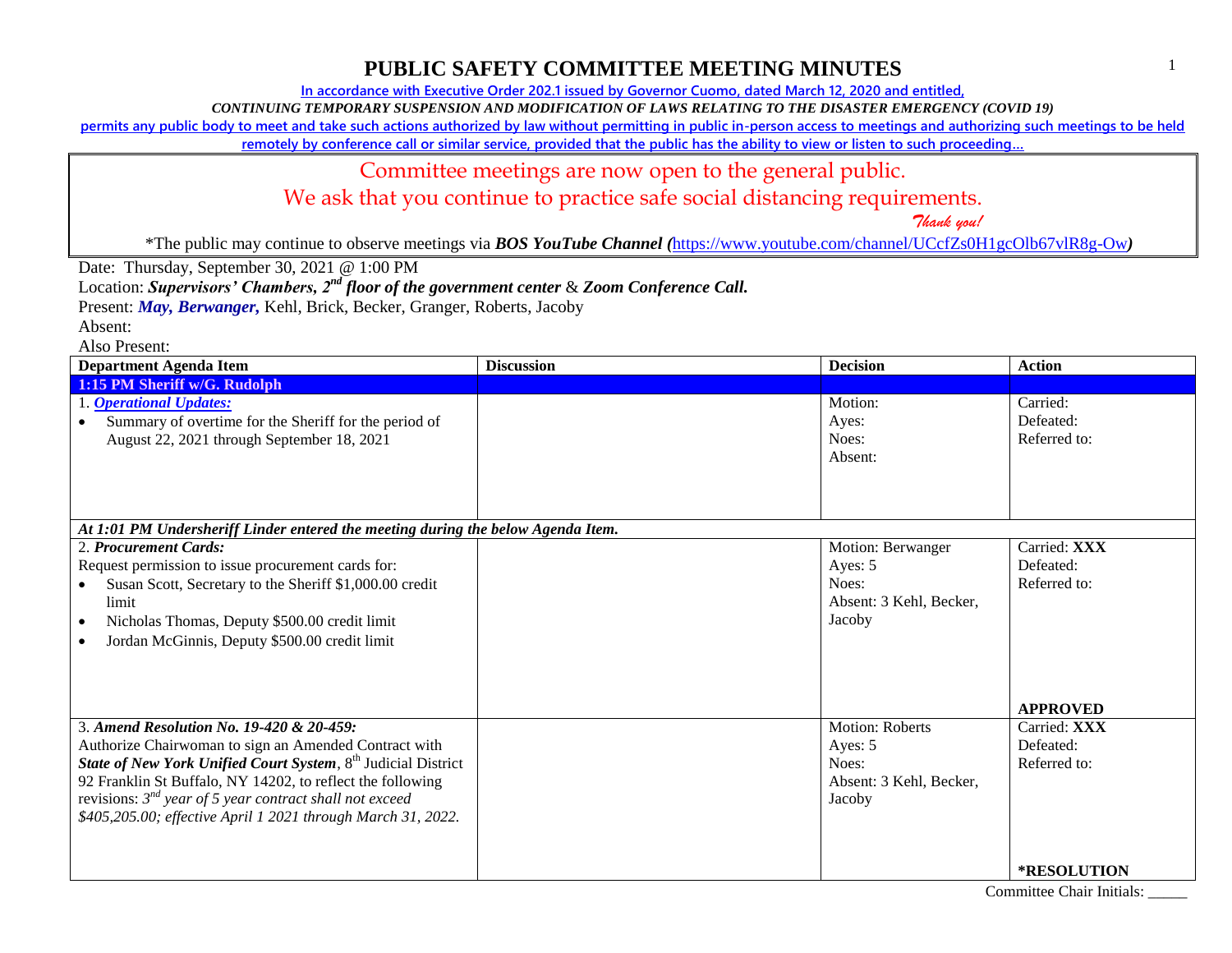**In accordance with Executive Order 202.1 issued by Governor Cuomo, dated March 12, 2020 and entitled,**

*CONTINUING TEMPORARY SUSPENSION AND MODIFICATION OF LAWS RELATING TO THE DISASTER EMERGENCY (COVID 19)*

**permits any public body to meet and take such actions authorized by law without permitting in public in-person access to meetings and authorizing such meetings to be held** 

**remotely by conference call or similar service, provided that the public has the ability to view or listen to such proceeding…**

#### Committee meetings are now open to the general public.

We ask that you continue to practice safe social distancing requirements.

\*The public may continue to observe meetings via *BOS YouTube Channel (*<https://www.youtube.com/channel/UCcfZs0H1gcOlb67vlR8g-Ow>*)*

Date: Thursday, September 30, 2021 @ 1:00 PM

Location: *Supervisors' Chambers, 2nd floor of the government center* & *Zoom Conference Call.*

Present: *May, Berwanger,* Kehl, Brick, Becker, Granger, Roberts, Jacoby

Absent:

Also Present:

| <b>Department Agenda Item</b>                                                          | <b>Discussion</b>               | <b>Decision</b>                   | <b>Action</b>   |
|----------------------------------------------------------------------------------------|---------------------------------|-----------------------------------|-----------------|
| <b>County Jail</b>                                                                     |                                 |                                   |                 |
| At 1:03 PM Chairwoman Ryan, T/Warsaw entered the meeting during the below Agenda Item. |                                 |                                   |                 |
| 4. <b>Operational Updates:</b>                                                         |                                 | Motion:                           | Carried:        |
| Inmate numbers for August:                                                             |                                 | Ayes:                             | Defeated:       |
| Total: avg 38.5; high 46; low 31                                                       |                                 | Noes:                             | Referred to:    |
| Male: avg 26; high 31; low 21                                                          |                                 | Absent:                           |                 |
| Female: avg 13; high 16; low 10                                                        |                                 |                                   |                 |
| Boarded in: avg 7; high 10; low 4                                                      |                                 |                                   |                 |
| Boarded out: avg 0; high 0; low 0                                                      |                                 |                                   |                 |
| Net income: \$16,065.00                                                                |                                 |                                   |                 |
|                                                                                        |                                 |                                   |                 |
|                                                                                        |                                 |                                   |                 |
| 5. Overnight Travel Authorization:                                                     |                                 | Motion: Granger                   | Carried: XXX    |
| D. Murphy to attend the Annual Jail Intelligence Officer                               |                                 | Ayes: 5                           | Defeated:       |
| Conference November 1-3, 2021 in Cooperstown, NY.                                      |                                 | Noes:                             | Referred to:    |
| County car will be used. Expenses will include<br>Training/Gas/Employee expenses.      |                                 | Absent: 3 Kehl, Becker,<br>Jacoby |                 |
|                                                                                        |                                 |                                   |                 |
|                                                                                        |                                 |                                   |                 |
|                                                                                        |                                 |                                   | <b>APPROVED</b> |
| <b>Jail Kitchen</b>                                                                    |                                 |                                   |                 |
|                                                                                        |                                 | Motion:                           | Carried:        |
|                                                                                        | $\sim$ Nothing to Report $\sim$ | Ayes:                             | Defeated:       |
|                                                                                        |                                 | Noes:                             | Referred to:    |
|                                                                                        |                                 | Absent:                           |                 |
|                                                                                        |                                 |                                   |                 |
|                                                                                        |                                 |                                   |                 |
|                                                                                        |                                 |                                   |                 |

 *Thank you!*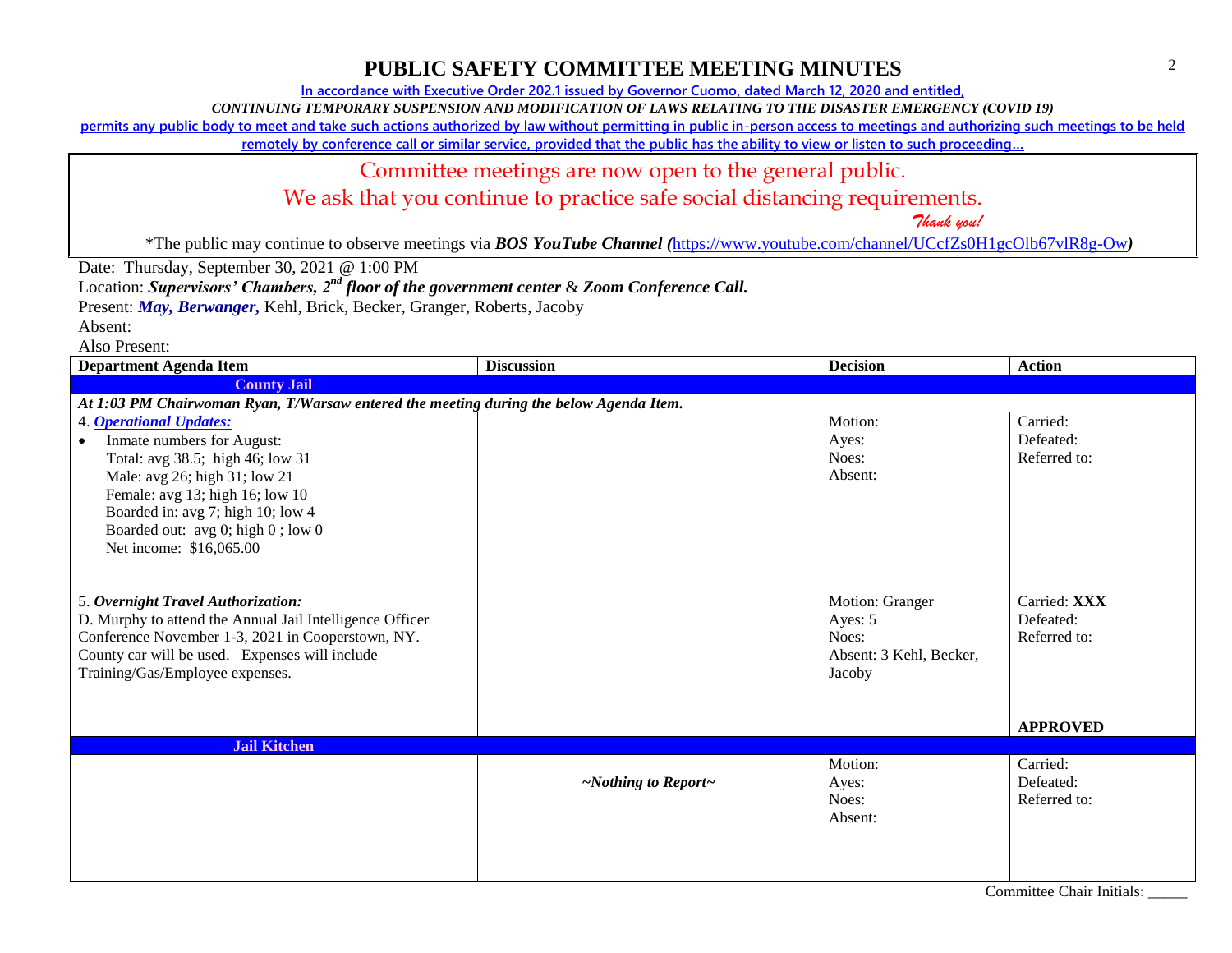**In accordance with Executive Order 202.1 issued by Governor Cuomo, dated March 12, 2020 and entitled,**

*CONTINUING TEMPORARY SUSPENSION AND MODIFICATION OF LAWS RELATING TO THE DISASTER EMERGENCY (COVID 19)*

**permits any public body to meet and take such actions authorized by law without permitting in public in-person access to meetings and authorizing such meetings to be held** 

**remotely by conference call or similar service, provided that the public has the ability to view or listen to such proceeding…**

#### Committee meetings are now open to the general public.

We ask that you continue to practice safe social distancing requirements.

 *Thank you!*

\*The public may continue to observe meetings via *BOS YouTube Channel (*<https://www.youtube.com/channel/UCcfZs0H1gcOlb67vlR8g-Ow>*)*

Date: Thursday, September 30, 2021 @ 1:00 PM

Location: *Supervisors' Chambers, 2nd floor of the government center* & *Zoom Conference Call.*

Present: *May, Berwanger,* Kehl, Brick, Becker, Granger, Roberts, Jacoby

Absent:

Also Present:

| <b>Department Agenda Item</b>                                                                                                                                                                                                                                                                                                                                                                                                                    | <b>Discussion</b>                           | <b>Decision</b>                                                               | <b>Action</b>                                                   |
|--------------------------------------------------------------------------------------------------------------------------------------------------------------------------------------------------------------------------------------------------------------------------------------------------------------------------------------------------------------------------------------------------------------------------------------------------|---------------------------------------------|-------------------------------------------------------------------------------|-----------------------------------------------------------------|
| 911                                                                                                                                                                                                                                                                                                                                                                                                                                              |                                             |                                                                               |                                                                 |
| 6. Professional Service Contract \$5,001 or greater:<br>Authorize Chairwoman to sign a contract, pursuant to General<br>Municipal Law §104(b), with Saia Communications, 100<br>Stradtman St Buffalo, NY 14206, for the provision of<br>repairing damage from a lightning strike to transmission line<br>and connectors at the tower in Wethersfield in an amount not<br>to exceed \$6694.29; effective October 15, 2021 through<br>completion.  | Sent to Attorney for approval and signature | <b>Motion: Brick</b><br>Ayes: 5<br>Noes:<br>Absent: 3 Kehl, Becker,<br>Jacoby | Carried: XXX<br>Defeated:<br>Referred to:<br><b>*RESOLUTION</b> |
| 2:30 PM Public Defender w/N. Effman                                                                                                                                                                                                                                                                                                                                                                                                              |                                             |                                                                               |                                                                 |
| 1. Grant Application and Acceptance:<br>Authorize Chairman to sign a grant application and<br>acceptance award with NYS division of Criminal Justice<br>Services, 80 South Swan Street, Albany, New York 12210 for<br>the provision of funding for Indigent Parolee Program in a<br>minimum amount of \$186,000.00; effective April 1, 2020<br>through March 31, 2021.<br>GMS Project Id#: LG21-1008-D00<br>Contract # C103734                   |                                             | Motion: Roberts<br>Ayes: 5<br>Noes:<br>Absent: 3 Kehl, Becker,<br>Jacoby      | Carried: XXX<br>Defeated:<br>Referred to:<br>*RESOLUTION        |
| 2. Amend Resolution No. 19-073:<br>Permission for Chairman to sign a contract extension with<br>NYS Indigent Legal Services, 80 South Swan Street, Albany,<br>New York 12210 for Distribution No. 9 (Contract No.<br>C900056). The One Year No-Cost extension would extend<br>the grant effective through December 31, 2022, in the amount<br>of \$51,060.00; all else remains the same. (The original<br>contract was for $1/1/19 - 12/31/21$ . |                                             | Motion: Brick<br>Ayes: 5<br>Noes:<br>Absent: 3 Kehl, Becker,<br>Jacoby        | Carried: XXX<br>Defeated:<br>Referred to:<br><b>*RESOLUTION</b> |

Committee Chair Initials: \_\_\_\_\_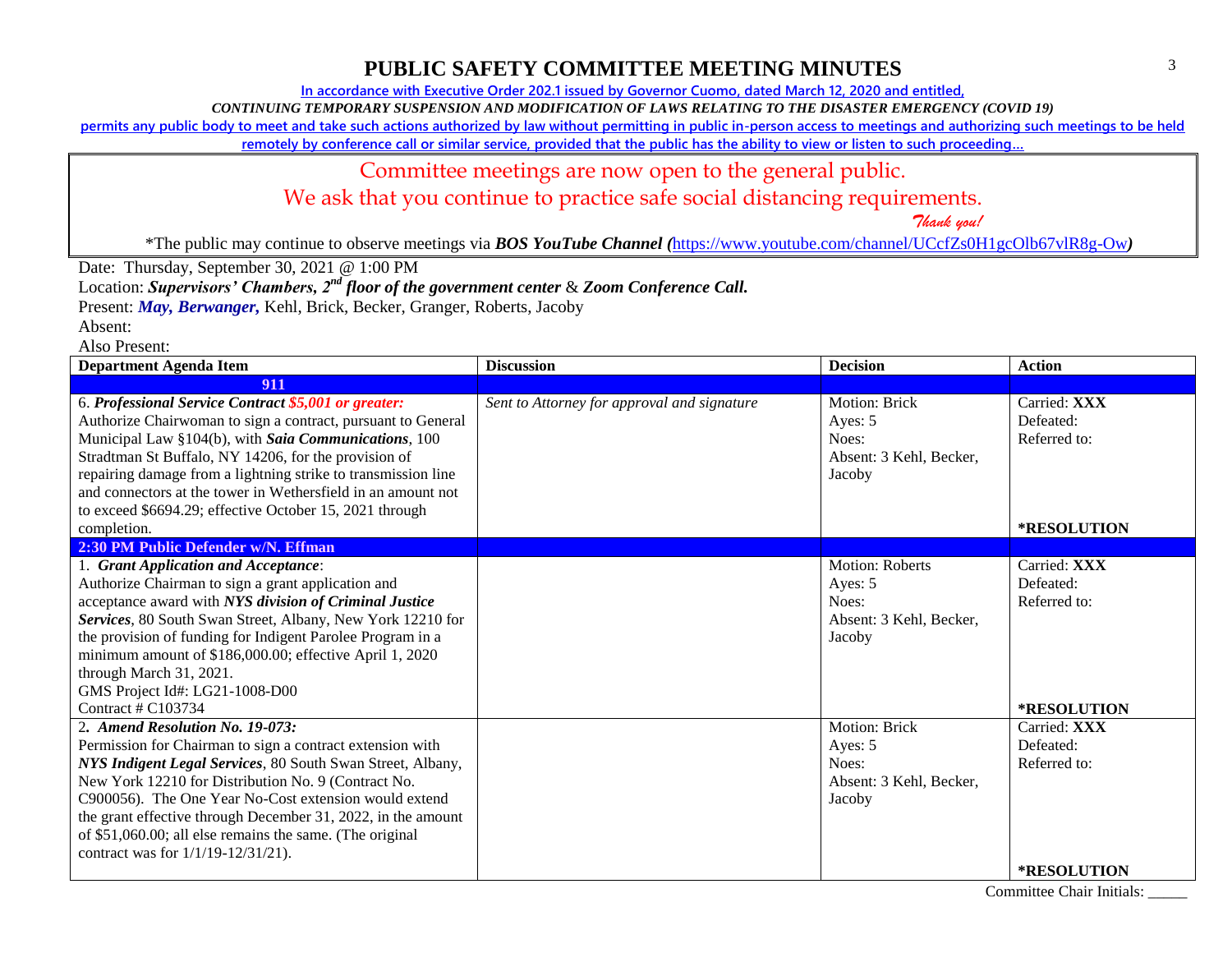**In accordance with Executive Order 202.1 issued by Governor Cuomo, dated March 12, 2020 and entitled,**

*CONTINUING TEMPORARY SUSPENSION AND MODIFICATION OF LAWS RELATING TO THE DISASTER EMERGENCY (COVID 19)*

**permits any public body to meet and take such actions authorized by law without permitting in public in-person access to meetings and authorizing such meetings to be held** 

**remotely by conference call or similar service, provided that the public has the ability to view or listen to such proceeding…**

#### Committee meetings are now open to the general public.

We ask that you continue to practice safe social distancing requirements.

 *Thank you!*

\*The public may continue to observe meetings via *BOS YouTube Channel (*<https://www.youtube.com/channel/UCcfZs0H1gcOlb67vlR8g-Ow>*)*

Date: Thursday, September 30, 2021 @ 1:00 PM

Location: *Supervisors' Chambers, 2nd floor of the government center* & *Zoom Conference Call.*

Present: *May, Berwanger,* Kehl, Brick, Becker, Granger, Roberts, Jacoby

Absent: Also Present:

| <b>Department Agenda Item</b>                                                                                                                                                                                                                                                                                                                                                                                                                                                                                                                                                                                                                                                                                                                                                                          | <b>Discussion</b>                                                                                                                                                 | <b>Decision</b>                                                            | <b>Action</b>                                                                   |
|--------------------------------------------------------------------------------------------------------------------------------------------------------------------------------------------------------------------------------------------------------------------------------------------------------------------------------------------------------------------------------------------------------------------------------------------------------------------------------------------------------------------------------------------------------------------------------------------------------------------------------------------------------------------------------------------------------------------------------------------------------------------------------------------------------|-------------------------------------------------------------------------------------------------------------------------------------------------------------------|----------------------------------------------------------------------------|---------------------------------------------------------------------------------|
| 3. FYI ~ Referred to 10-05-21 Finance Committee from<br>09-28-21 Human Resources<br><b>Amend Salary Schedules S and G:</b><br>To remove the title of <i>Staff Social Worker</i> $(PT - 0.71)$<br>$FTE$ )(position # 008.594) from Salary Schedule S under<br>PUBLIC DEFENDER and place it on Salary Schedule G,<br>under the PUBLIC DEFENDER / Indigent Legal Services<br>Hurrell-Harring Grant, and set the hourly rate to \$26.92,<br>effective October 4, 2021.<br>To remove the title of Data Management Account Clerk<br>$(FT-1.0$ FTE)(position #009.595) from Salary Schedule<br>S under PUBLIC DEFENDER and place it on Salary<br>Schedule G, under the PUBLIC DEFENDER / Indigent<br>Legal Services Hurrell-Harring Grant, and set the hourly<br>rate to \$21.24, effective October 13, 2021. |                                                                                                                                                                   | Motion: Berwanger<br>Ayes: 5<br>Noes:<br>Absent: 3 Kehl, Becker,<br>Jacoby | Carried: XXX<br>Defeated:<br>Referred to:                                       |
| 4. FYI ~ Referred to 10-05-21 Finance Committee from<br>09-28-21 Human Resources<br><b>Position Fill: Public Defender</b><br>Fill one (1) position of <b>Staff Social Worker</b> ( $PT - 0.71$<br>$FTE$ )(position # 008.594), on Salary Schedule G at an hourly<br>rate of \$26.92 per hour. Person Vacating: Amanda Kastelic,<br>effective September 10, 2021. Position Available: October 4,<br>2021.                                                                                                                                                                                                                                                                                                                                                                                               | <b>Emergency Fill submitted for this position. If</b><br>approved position will be filled prior to<br>amendment in item #1.<br>Benefits are consistent with CSEA. | Motion: Granger<br>Ayes: 5<br>Noes:<br>Absent: 3 Kehl, Becker,<br>Jacoby   | <b>APPROVED</b><br>Carried: XXX<br>Defeated:<br>Referred to:<br><b>APPROVED</b> |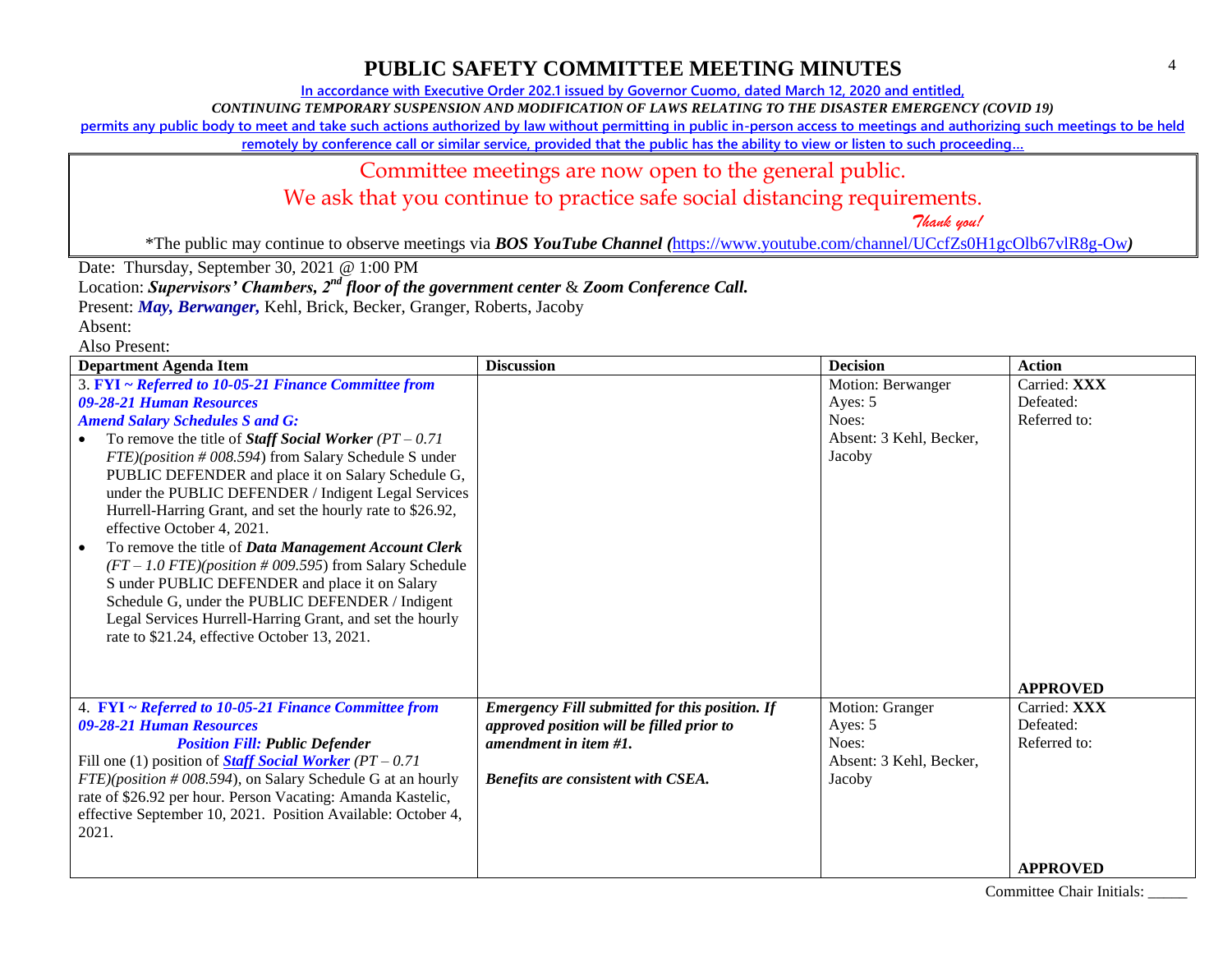**In accordance with Executive Order 202.1 issued by Governor Cuomo, dated March 12, 2020 and entitled,**

*CONTINUING TEMPORARY SUSPENSION AND MODIFICATION OF LAWS RELATING TO THE DISASTER EMERGENCY (COVID 19)*

**permits any public body to meet and take such actions authorized by law without permitting in public in-person access to meetings and authorizing such meetings to be held** 

**remotely by conference call or similar service, provided that the public has the ability to view or listen to such proceeding…**

#### Committee meetings are now open to the general public.

We ask that you continue to practice safe social distancing requirements.

 *Thank you!*

\*The public may continue to observe meetings via *BOS YouTube Channel (*<https://www.youtube.com/channel/UCcfZs0H1gcOlb67vlR8g-Ow>*)*

Date: Thursday, September 30, 2021 @ 1:00 PM

Location: *Supervisors' Chambers, 2nd floor of the government center* & *Zoom Conference Call.*

Present: *May, Berwanger,* Kehl, Brick, Becker, Granger, Roberts, Jacoby

Absent:

| <b>Department Agenda Item</b>                                                                                            | <b>Discussion</b>                           | <b>Decision</b>          | <b>Action</b>   |
|--------------------------------------------------------------------------------------------------------------------------|---------------------------------------------|--------------------------|-----------------|
| At 1:10 PM Supervisor Kehl, T/Attica entered the meeting during the below Agenda Item.                                   |                                             |                          |                 |
| 5. FYI ~ Referred to 10-05-21 Finance Committee from                                                                     | Benefits are consistent with CSEA.          | <b>Motion: Roberts</b>   | Carried: XXX    |
| 09-28-21 Human Resources                                                                                                 |                                             | Ayes: 6                  | Defeated:       |
| <b>Position Fill: Public Defender</b>                                                                                    |                                             | Noes:                    | Referred to:    |
| Fill one (1) position of <b>Data Management Account Clerk</b> (FT                                                        |                                             | Absent: 2 Becker, Jacoby |                 |
| $-1.0$ FTE)(position #009.595), on Salary Schedule G at an                                                               |                                             |                          |                 |
| hourly rate of \$21.24 per hour. Person Vacating: Stephanie                                                              |                                             |                          |                 |
| Hendrickson, effective October 1, 2021. Position Available:                                                              |                                             |                          |                 |
| October 13, 2021.                                                                                                        |                                             |                          | <b>APPROVED</b> |
| 1:15 PM Sheriff w/G. Rudolph continued                                                                                   |                                             |                          |                 |
| <b>Stop DWI w/D. Linder</b>                                                                                              |                                             |                          |                 |
| 7. Stop DWI Plan for 2022:                                                                                               | Sent to attorney for approval and signature | Motion: Granger          | Carried: XXX    |
| Plan Approval and Authorize Chairwoman to sign the 2022                                                                  |                                             | Ayes: $6$                | Defeated:       |
| STOP-DWI Plan in the amount of \$160,000.00.                                                                             |                                             | Noes:                    | Referred to:    |
|                                                                                                                          |                                             | Absent: 2 Becker, Jacoby |                 |
|                                                                                                                          |                                             |                          | *RESOLUTION     |
| <b>1:45 PM Emergency Services w/B. Meyers</b>                                                                            |                                             |                          |                 |
| 1. Adoption of the Wyoming County Comprehensive                                                                          |                                             | Motion: Roberts          | Carried: XXX    |
| <b>Emergency Management Plan</b> dated September 2021.                                                                   |                                             | Ayes: 6                  | Defeated:       |
|                                                                                                                          |                                             | Noes:                    | Referred to:    |
|                                                                                                                          |                                             | Absent: 2 Becker, Jacoby |                 |
|                                                                                                                          |                                             |                          | *RESOLUTION     |
| 2. FYI: Contract $(\$3,000$ and under):                                                                                  |                                             | Motion:                  | Carried:        |
| The Cloisters Adult Care Facility, 171 N. Maple Street, Warsaw, NY 14569 for mutual assistance in the event<br>$\bullet$ |                                             | Ayes:                    | Defeated:       |
| of a disaster or other calamity in our community; there is no cost; effective November 1, 2021 through October           |                                             | Noes:                    | Referred to:    |
| 31, 2022. Annual renewal.                                                                                                |                                             | Absent:                  |                 |
|                                                                                                                          |                                             |                          |                 |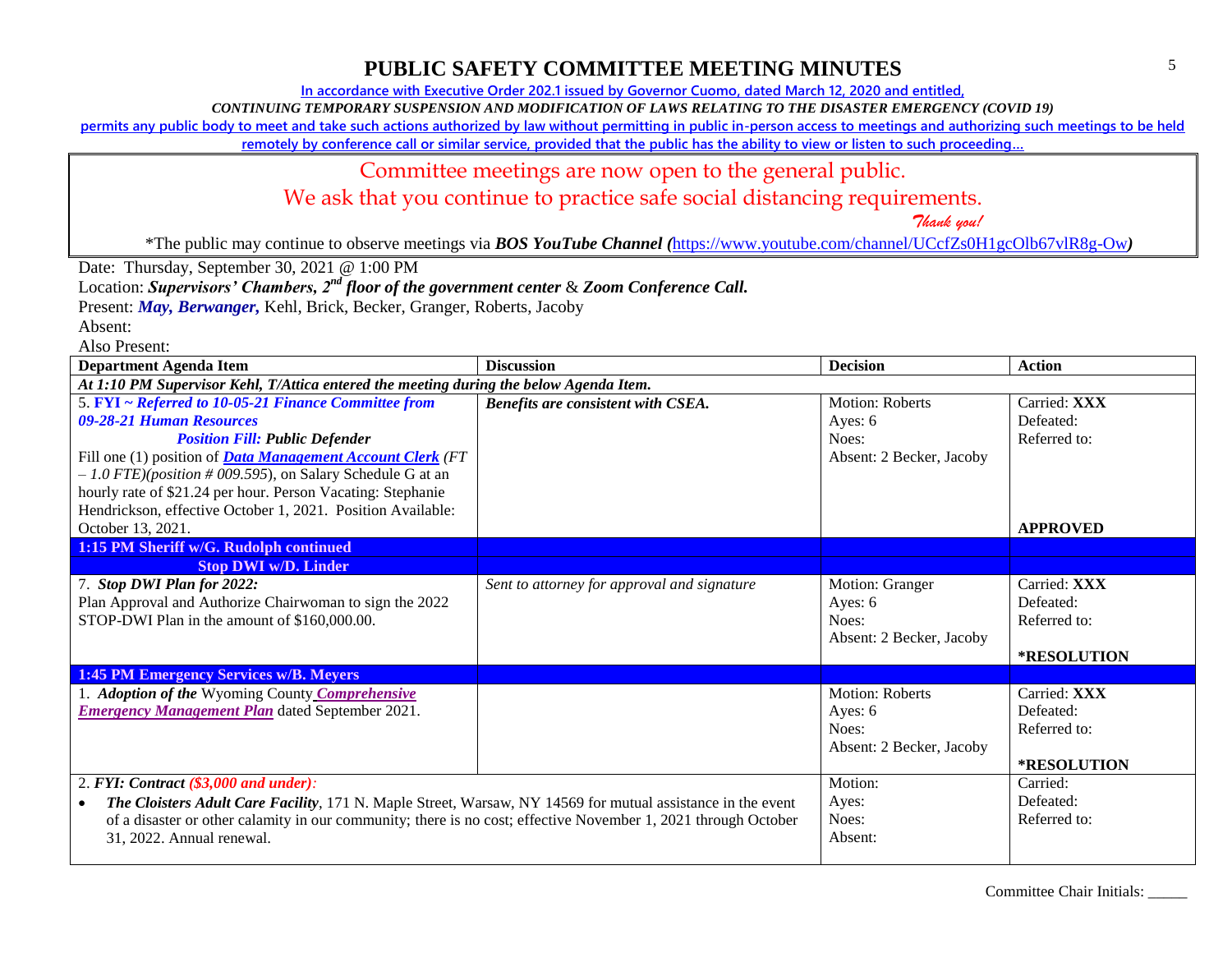**In accordance with Executive Order 202.1 issued by Governor Cuomo, dated March 12, 2020 and entitled,**

*CONTINUING TEMPORARY SUSPENSION AND MODIFICATION OF LAWS RELATING TO THE DISASTER EMERGENCY (COVID 19)*

**permits any public body to meet and take such actions authorized by law without permitting in public in-person access to meetings and authorizing such meetings to be held** 

**remotely by conference call or similar service, provided that the public has the ability to view or listen to such proceeding…**

## Committee meetings are now open to the general public.

We ask that you continue to practice safe social distancing requirements.

 *Thank you!*

\*The public may continue to observe meetings via *BOS YouTube Channel (*<https://www.youtube.com/channel/UCcfZs0H1gcOlb67vlR8g-Ow>*)*

Date: Thursday, September 30, 2021 @ 1:00 PM

Location: *Supervisors' Chambers, 2nd floor of the government center* & *Zoom Conference Call.*

Present: *May, Berwanger,* Kehl, Brick, Becker, Granger, Roberts, Jacoby

Absent: Also Present:

| AISU FIUSUII.<br><b>Department Agenda Item</b>                                                                                                                                                                                                                                                                                                                                                                                                                                                                                                                 | <b>Discussion</b>                                                                                               | <b>Decision</b>                                                 | <b>Action</b>                                                              |
|----------------------------------------------------------------------------------------------------------------------------------------------------------------------------------------------------------------------------------------------------------------------------------------------------------------------------------------------------------------------------------------------------------------------------------------------------------------------------------------------------------------------------------------------------------------|-----------------------------------------------------------------------------------------------------------------|-----------------------------------------------------------------|----------------------------------------------------------------------------|
| 3. Grant Acceptance:<br>Authorize Chairwoman to sign grant acceptance award with<br>NYS Division of Office of Homeland Security and<br><b>Emergency Services</b> , 1220 Washington Avenue, State Office<br>Building Campus, Building 7A, Suite 710, Albany, NY 12242<br>for FY2021 SHSP for the provision of funding to effectively<br>build and sustain critical capabilities in an amount of<br>\$59,750.00; with \$14,938.00 going to the Sheriff's Office.<br>\$44,812.00 to be awarded to Emergency Services.<br>Effective 10/01/2021 through 09/30/2024. | Permission to apply was granted by Public Safety<br>Committee on $4/29/2021$ .<br>Sent to attorney for approval | Motion: Kehl<br>Ayes: $6$<br>Noes:<br>Absent: 2 Becker, Jacoby  | Carried: XXX<br>Defeated:<br>Referred to:                                  |
| 4. State Bid Approval:<br>Authorize Chairwoman to approve NYS Mini-bid #8004 with<br>Joe Basil Chevrolet, 5111 Transit Rd., Depew, NYT 14043<br>for one (1) 2022 Chevrolet Tahoe SSV in an amount not to<br>exceed \$40,166.68 effective September 27, 2021 through<br>delivery of vehicle.                                                                                                                                                                                                                                                                    | This is the Director of Fire and Emergency<br>Mgmt's vehicle.                                                   | Motion: Granger<br>Ayes: 6<br>Noes:<br>Absent: 2 Becker, Jacoby | <b>*RESOLUTION</b><br>Carried: XXX<br>Defeated:<br>Referred to:            |
| 5. Appropriation:<br>To: 013645.523001-2021 Motor Vehicle<br>\$37,330.00<br>013645.541410-2021 Software<br>\$7,482.00<br>\$44,812.00<br>w/01364508.443890 Federal Aid HSG2021<br><b>Reason:</b> To appropriate FY2021 SHSP Grant Funding to<br>cover cost of Vehicle Expense and Software                                                                                                                                                                                                                                                                      |                                                                                                                 | Motion: Granger<br>Ayes: 6<br>Noes:<br>Absent: 2 Becker, Jacoby | *RESOLUTION<br>Carried: XXX<br>Defeated:<br>Referred to:<br><b>FINANCE</b> |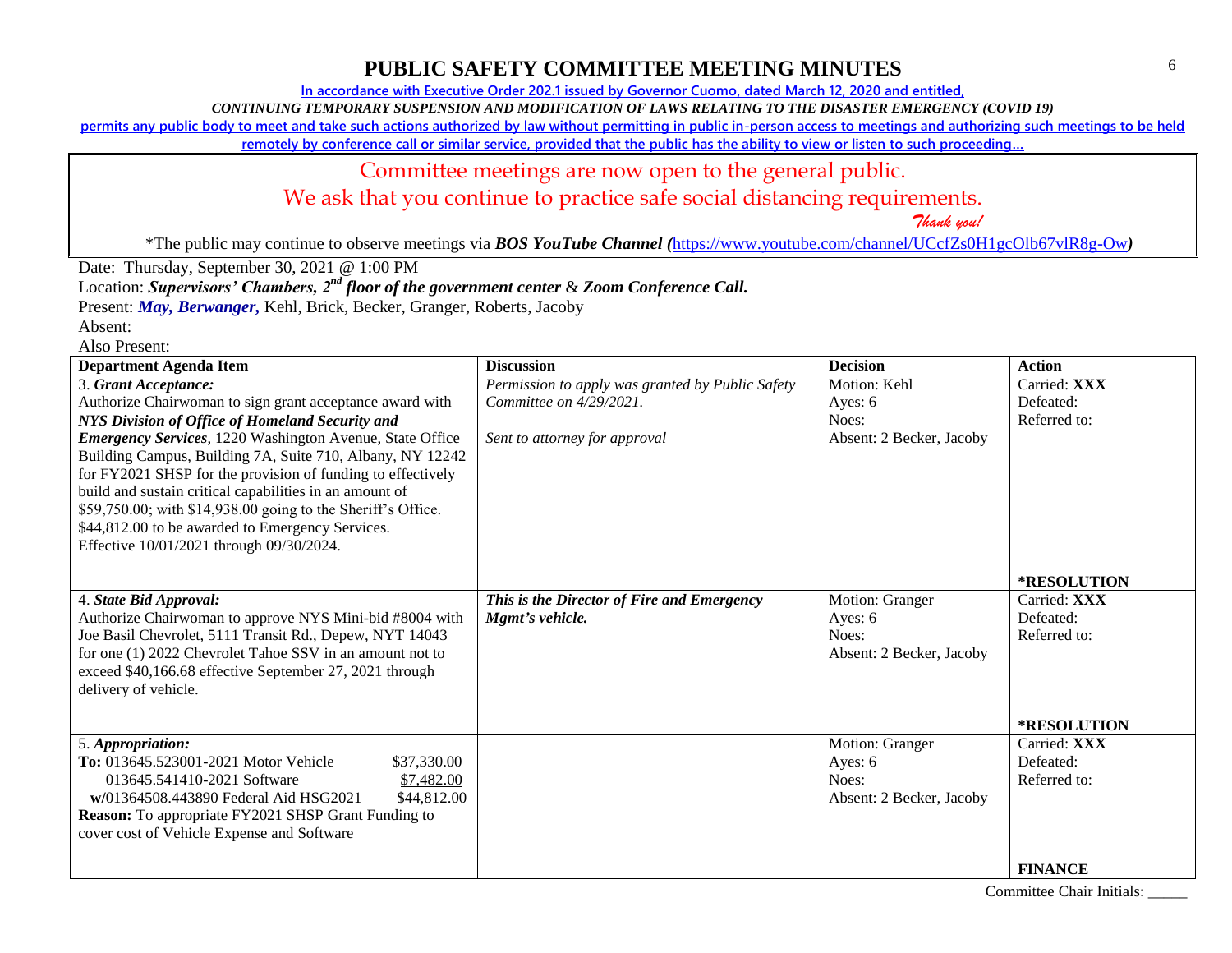**In accordance with Executive Order 202.1 issued by Governor Cuomo, dated March 12, 2020 and entitled,**

*CONTINUING TEMPORARY SUSPENSION AND MODIFICATION OF LAWS RELATING TO THE DISASTER EMERGENCY (COVID 19)*

**permits any public body to meet and take such actions authorized by law without permitting in public in-person access to meetings and authorizing such meetings to be held** 

**remotely by conference call or similar service, provided that the public has the ability to view or listen to such proceeding…**

#### Committee meetings are now open to the general public.

We ask that you continue to practice safe social distancing requirements.

 *Thank you!*

\*The public may continue to observe meetings via *BOS YouTube Channel (*<https://www.youtube.com/channel/UCcfZs0H1gcOlb67vlR8g-Ow>*)*

Date: Thursday, September 30, 2021 @ 1:00 PM

Location: *Supervisors' Chambers, 2nd floor of the government center* & *Zoom Conference Call.*

Present: *May, Berwanger,* Kehl, Brick, Becker, Granger, Roberts, Jacoby

Absent:

| <b>Department Agenda Item</b>                                                                            | <b>Discussion</b>                                                                                  | <b>Decision</b>          | <b>Action</b>   |
|----------------------------------------------------------------------------------------------------------|----------------------------------------------------------------------------------------------------|--------------------------|-----------------|
| 6. Appropriation:                                                                                        |                                                                                                    | <b>Motion: Brick</b>     | Carried: XXX    |
| To: 013640.542306 Misc. Other<br>\$450.00                                                                |                                                                                                    | Ayes: $6$                | Defeated:       |
| $w/01364003.427050$ Gifts & Donations<br>\$450.00                                                        |                                                                                                    | Noes:                    | Referred to:    |
| Reason: To apply donated funds from Wyoming County Fire                                                  |                                                                                                    | Absent: 2 Becker, Jacoby |                 |
| Advisory Board; Volunteer Fire Chiefs Association and                                                    |                                                                                                    |                          |                 |
| Volunteer Fireman's Association; for the purpose of                                                      |                                                                                                    |                          |                 |
| purchasing fire training protective book covers.                                                         |                                                                                                    |                          |                 |
|                                                                                                          |                                                                                                    |                          | <b>FINANCE</b>  |
| 7. Permission to go out to bid:                                                                          |                                                                                                    | <b>Motion: Roberts</b>   | Carried: XXX    |
| Looking for used vehicles for training purposes at Fire                                                  |                                                                                                    | Ayes: 6                  | Defeated:       |
| <b>Training Center</b>                                                                                   |                                                                                                    | Noes:                    | Referred to:    |
| The Administrative Assistant (EMS) and Supervisor<br>$\bullet$                                           |                                                                                                    | Absent: 2 Becker, Jacoby |                 |
| Becker have each indicated they would have vehicles.                                                     |                                                                                                    |                          | <b>APPROVED</b> |
| 8. Operational Update:                                                                                   |                                                                                                    | Motion:                  | Carried:        |
| <b>EMS</b><br>$\bullet$                                                                                  |                                                                                                    | Ayes:                    | Defeated:       |
| 488 calls year to date<br>$\circ$                                                                        |                                                                                                    | Noes:                    | Referred to:    |
| Down 8%                                                                                                  |                                                                                                    | Absent:                  |                 |
| Monroe Ambulance has been able to increase staffing slightly.<br>$\circ$                                 |                                                                                                    |                          |                 |
| $\circ$                                                                                                  | At what point does Wyoming County start to consider implementing paid service to support volunteer |                          |                 |
| services?                                                                                                |                                                                                                    |                          |                 |
| At 1:52 PM Supervisor Davis, T/Covington joined the meeting via Zoom.                                    |                                                                                                    |                          |                 |
| Several models from all over the state were discussed.<br>$\circ$                                        |                                                                                                    |                          |                 |
| Counties from all over the state are beginning to implement paid service.<br>$\circ$                     |                                                                                                    |                          |                 |
| Chairwoman Ryan, T/Warsaw suggested a meeting with all of the stakeholders to discuss how the<br>$\circ$ |                                                                                                    |                          |                 |
| county moves forward with implementation of a paid paramedic service.                                    |                                                                                                    |                          |                 |
| <b>Mass Gatherings</b>                                                                                   |                                                                                                    |                          |                 |
| Mobile Command post will be at the Letchworth Arts & Crafts show and sale in Perry Village.<br>$\circ$   |                                                                                                    |                          |                 |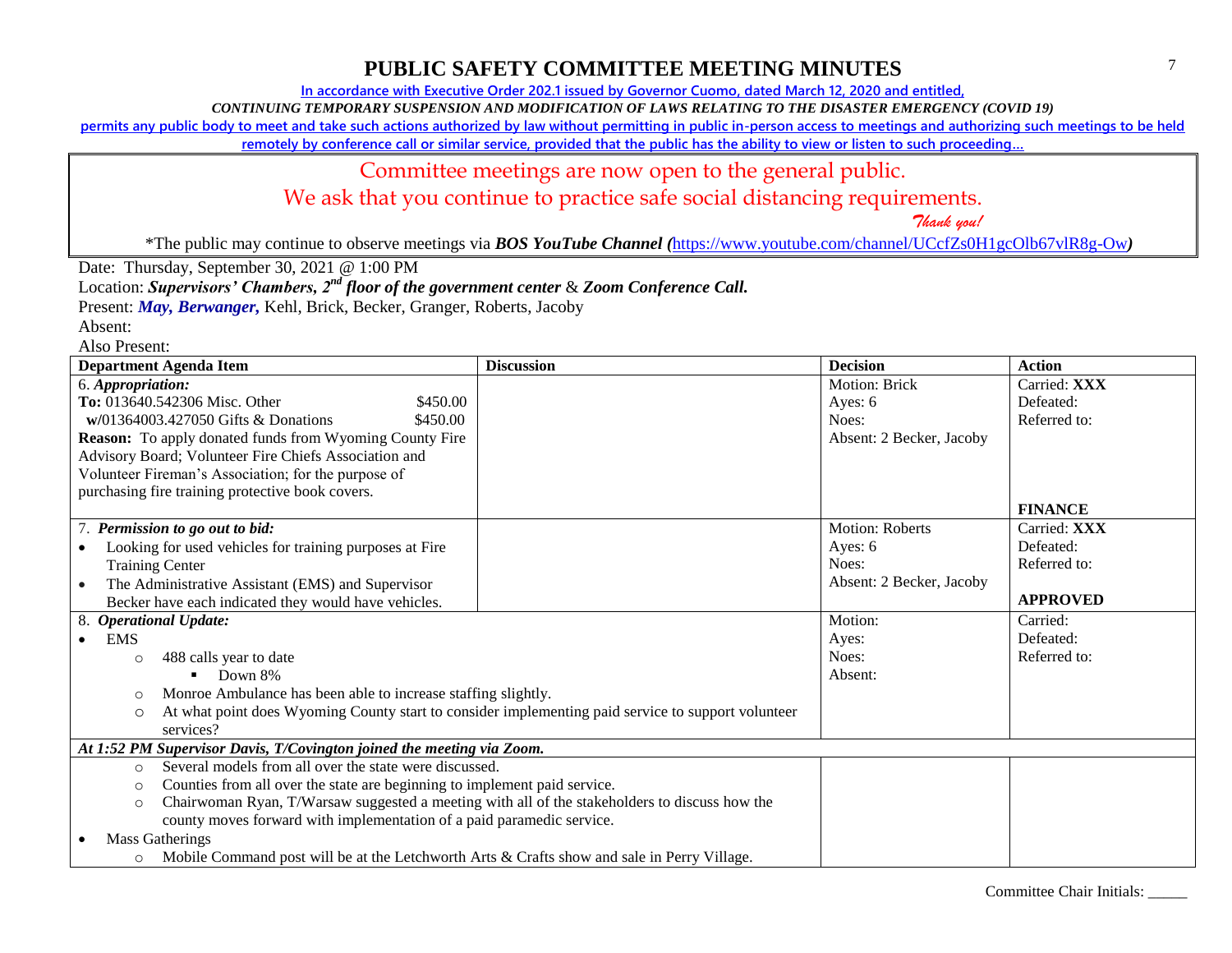**In accordance with Executive Order 202.1 issued by Governor Cuomo, dated March 12, 2020 and entitled,**

*CONTINUING TEMPORARY SUSPENSION AND MODIFICATION OF LAWS RELATING TO THE DISASTER EMERGENCY (COVID 19)*

**permits any public body to meet and take such actions authorized by law without permitting in public in-person access to meetings and authorizing such meetings to be held** 

**remotely by conference call or similar service, provided that the public has the ability to view or listen to such proceeding…**

#### Committee meetings are now open to the general public.

We ask that you continue to practice safe social distancing requirements.

 *Thank you!*

\*The public may continue to observe meetings via *BOS YouTube Channel (*<https://www.youtube.com/channel/UCcfZs0H1gcOlb67vlR8g-Ow>*)*

Date: Thursday, September 30, 2021 @ 1:00 PM

Location: *Supervisors' Chambers, 2nd floor of the government center* & *Zoom Conference Call.*

Present: *May, Berwanger,* Kehl, Brick, Becker, Granger, Roberts, Jacoby

Absent:

| <b>Department Agenda Item</b>                            | <b>Discussion</b> | <b>Decision</b>          | <b>Action</b>      |
|----------------------------------------------------------|-------------------|--------------------------|--------------------|
| Meeting of all stakeholders to further discuss           |                   | Motion: Granger          | Carried: XXX       |
| implementation of paid paramedic service in Wyoming      |                   | Ayes: 6                  | Defeated:          |
| County                                                   |                   | Noes:                    | Referred to:       |
|                                                          |                   | Absent: 2 Becker, Jacoby | <b>APPROVED</b>    |
| <b>1:00 PM Committee Chair's Agenda</b>                  |                   |                          |                    |
| 1. Fall NYSAC Conf. Resolution:                          |                   | <b>Motion: Roberts</b>   | Carried: XXX       |
| Resolution Imploring the State of New York to Amend the  |                   | Ayes: 6                  | Defeated:          |
| <b>Bail and Discovery Reform Laws</b>                    |                   | Noes:                    | Referred to:       |
|                                                          |                   | Absent: 2 Becker, Jacoby | *RESOLUTION        |
| 2. Fall NYSAC Conf. Resolution:                          |                   | <b>Motion: Roberts</b>   | Carried: XXX       |
| Calling on the State of New York to Increase and Fully   |                   | Ayes: 6                  | Defeated:          |
| Fund County Law 18b Assigned Counsel Statutory Pay       |                   | Noes:                    | Referred to:       |
| Levels                                                   |                   | Absent: 2 Becker, Jacoby | *RESOLUTION        |
| 3. Fall NYSAC Conf. Resolution:                          |                   | <b>Motion: Roberts</b>   | Carried: XXX       |
| Calling on the State of New York to Fully Reimburse      |                   | Ayes: 6                  | Defeated:          |
| Counties for District Attorney Salary Increases that are |                   | Noes:                    | Referred to:       |
| Set and Controlled by the State                          |                   | Absent: 2 Becker, Jacoby | <b>*RESOLUTION</b> |
| 4. Fall NYSAC Conf. Resolution:                          |                   | <b>Motion: Roberts</b>   | Carried: XXX       |
| Resolution Imploring the State of New York to Enact      |                   | Ayes: 6                  | Defeated:          |
| Public Safety Related Civil Service Reform               |                   | Noes:                    | Referred to:       |
|                                                          |                   | Absent: 2 Becker, Jacoby |                    |
|                                                          |                   |                          | <b>*RESOLUTION</b> |
| <b>5. Fall NYSAC Conf. Resolution:</b>                   |                   | <b>Motion: Roberts</b>   | Carried: XXX       |
| Resolution Opposing Qualified Immunity Reform            |                   | Ayes: 6                  | Defeated:          |
|                                                          |                   | Noes:                    | Referred to:       |
|                                                          |                   | Absent: 2 Becker, Jacoby |                    |
|                                                          |                   |                          | *RESOLUTION        |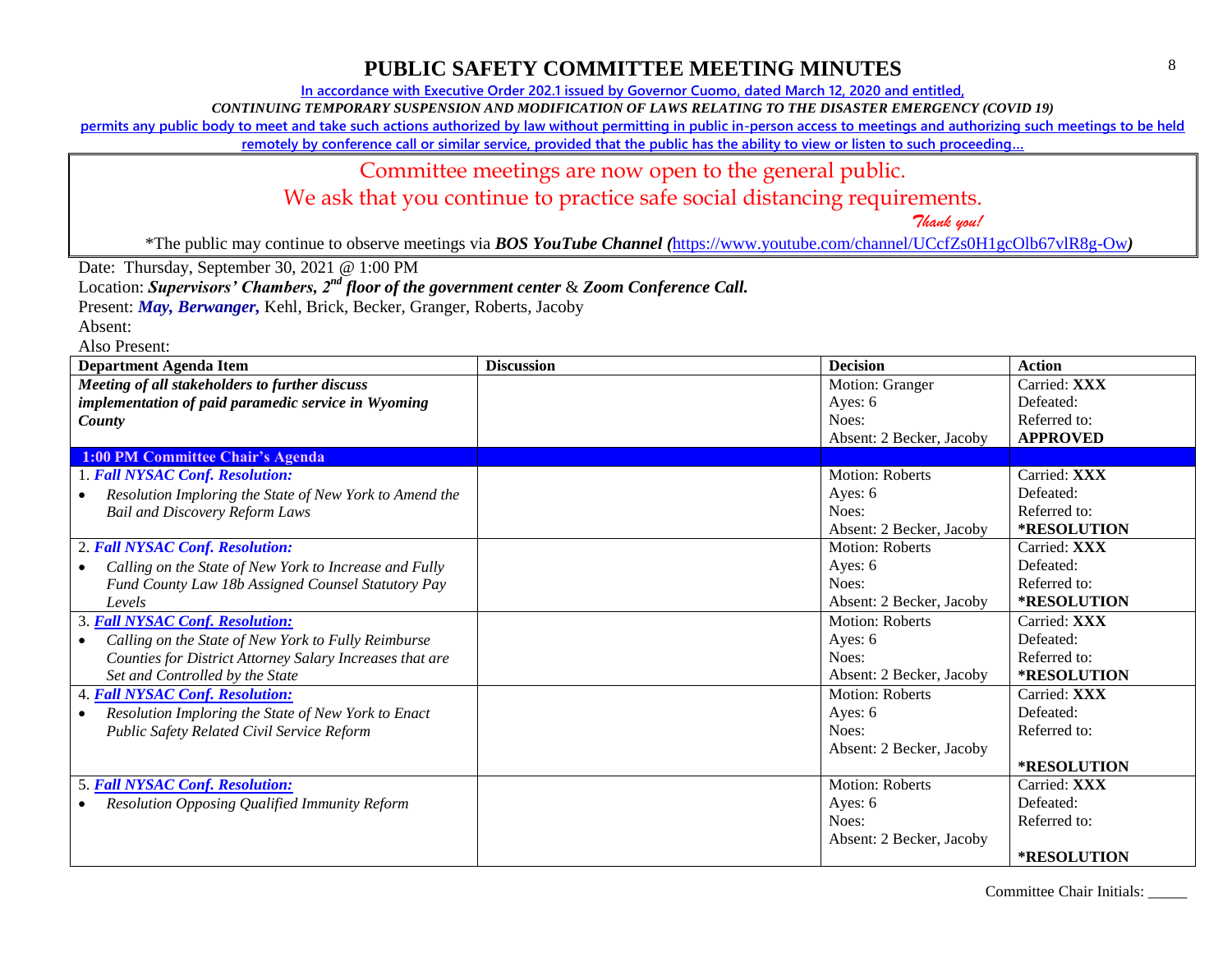**In accordance with Executive Order 202.1 issued by Governor Cuomo, dated March 12, 2020 and entitled,**

*CONTINUING TEMPORARY SUSPENSION AND MODIFICATION OF LAWS RELATING TO THE DISASTER EMERGENCY (COVID 19)*

**permits any public body to meet and take such actions authorized by law without permitting in public in-person access to meetings and authorizing such meetings to be held** 

**remotely by conference call or similar service, provided that the public has the ability to view or listen to such proceeding…**

#### Committee meetings are now open to the general public.

We ask that you continue to practice safe social distancing requirements.

 *Thank you!*

\*The public may continue to observe meetings via *BOS YouTube Channel (*<https://www.youtube.com/channel/UCcfZs0H1gcOlb67vlR8g-Ow>*)*

Date: Thursday, September 30, 2021 @ 1:00 PM

Location: *Supervisors' Chambers, 2nd floor of the government center* & *Zoom Conference Call.*

Present: *May, Berwanger,* Kehl, Brick, Becker, Granger, Roberts, Jacoby

Absent:

| <b>Department Agenda Item</b>                                          | <b>Discussion</b>                                 | <b>Decision</b>          | <b>Action</b> |
|------------------------------------------------------------------------|---------------------------------------------------|--------------------------|---------------|
| Resolution of the Wyoming County Board of Supervisors                  | The legislation ensures that responding           | <b>Motion: Brick</b>     | Carried: XXX  |
| Urging Senator Breslin to Re-Introduce Senate Bill 3556                | ambulance service companies receive direct        | Ayes: 6                  | Defeated:     |
| entitled, "AN ACT to amend the insurance law, in relation to           | payment for all ambulance service transports upon | Noes:                    | Referred to:  |
| payments to prehospital emergency medical services                     | submission of an invoice to the insurance         | Absent: 2 Becker, Jacoby |               |
| <i>providers,</i> " at the start of the 2021/2022 Legislative Session. | company without the need for the responding       |                          |               |
|                                                                        | ambulance company to be a preferred provider.     |                          | *RESOLUTION   |
| 2:15 PM Fire and Building Code Enforcement w/D. Roberts                |                                                   |                          |               |
| 1. Monthly Report: Aug 2021                                            | <b>Attached</b>                                   | Motion:                  | Carried:      |
|                                                                        |                                                   | Ayes:                    | Defeated:     |
|                                                                        |                                                   | Noes:                    | Referred to:  |
|                                                                        |                                                   | Absent:                  |               |
| 2. Nothing else to report at this time - Driver Training               |                                                   | Motion:                  | Carried:      |
|                                                                        |                                                   | Ayes:                    | Defeated:     |
|                                                                        |                                                   | Noes:                    | Referred to:  |
|                                                                        |                                                   | Absent:                  |               |
| 2:45 PM District Attorney w/D. O'Geen                                  |                                                   |                          |               |
| 1. Discuss new ADA and plan                                            |                                                   | Motion:                  | Carried:      |
| Adam Koch will be appointed Assistant District Attorney                |                                                   | Ayes:                    | Defeated:     |
| $(3rd)$ ; effective $10/12/21$ .                                       |                                                   | Noes:                    | Referred to:  |
| Arrangements have been made for Mr. Koch to work out                   |                                                   | Absent:                  |               |
| of the County Attorney's office until conflicts of interest            |                                                   |                          |               |
| have been resolved.                                                    |                                                   |                          |               |
| Update on Bail Bond Forfeiture - Steve Levy                            |                                                   | Motion:                  | Carried:      |
| \$60K                                                                  |                                                   | Ayes:                    | Defeated:     |
|                                                                        |                                                   | Noes:                    | Referred to:  |
|                                                                        |                                                   | Absent:                  |               |
|                                                                        |                                                   |                          |               |